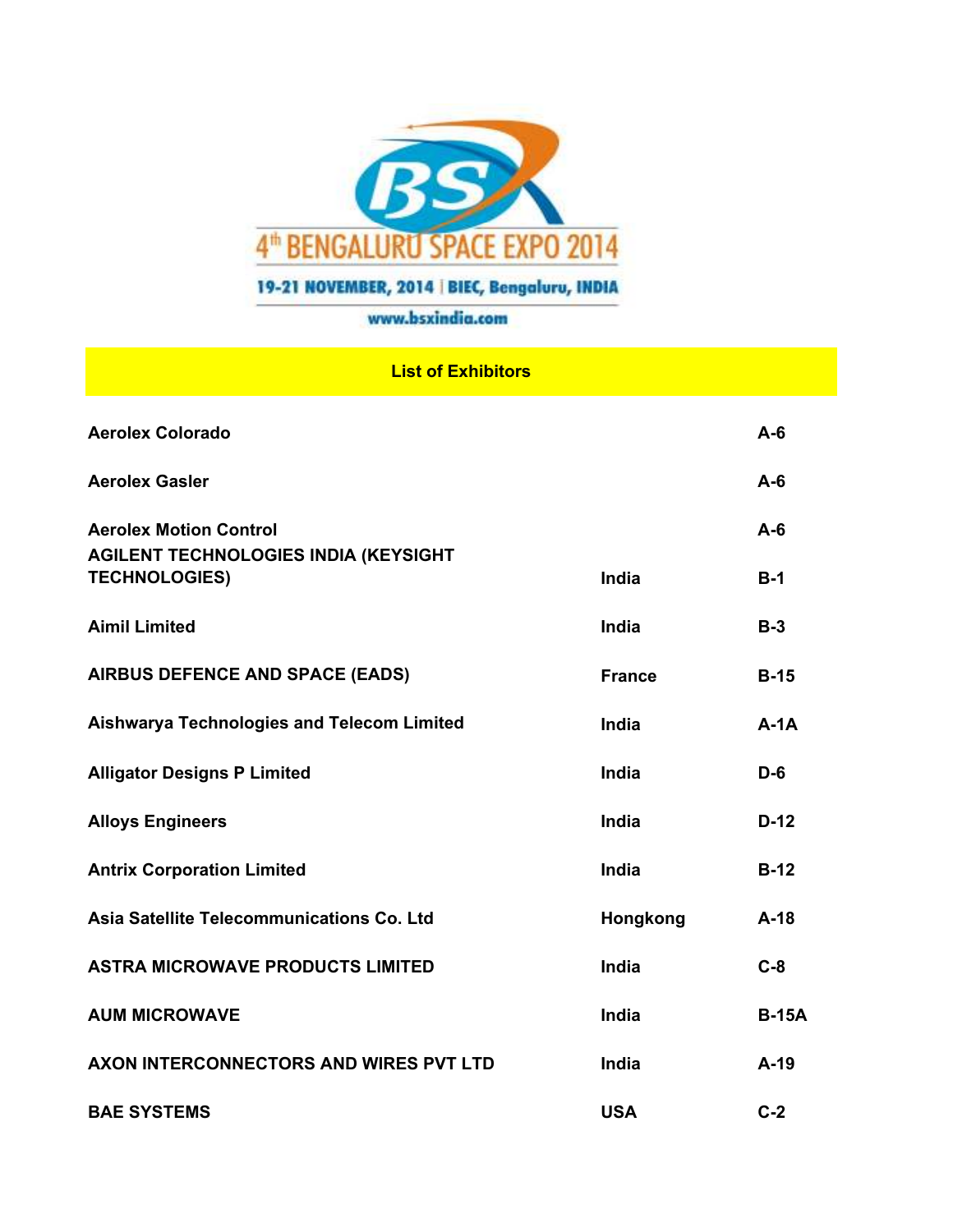| <b>BAUER KOMPRESSOREN India Pvt. Ltd.</b>              | India         | $B-7$        |
|--------------------------------------------------------|---------------|--------------|
| <b>Bryka Elelctronics</b>                              | India         | $A-6$        |
| <b>CENTUM ELECTRONICS</b>                              | India         | $D-3$        |
| <b>COSMOS MEDIAPRODUCTS P LIMITED</b>                  | India         | $D-14$       |
| <b>CS COMMUNICATION AND SYSTEMS INDIA P LTD</b>        | <b>France</b> | A-15A        |
| <b>DATA PATTERNS (I) PVT LTD</b>                       | India         | $B-10$       |
| <b>Electronics Corporation of India Limited (ECIL)</b> | India         | $C-7$        |
| <b>ELTA</b>                                            | <b>France</b> | $B-14$       |
| <b>EPOX TECHNOLOGIES</b>                               |               | $B-6$        |
| <b>ESSEL SHYAM</b>                                     | India         | $A - 7$      |
| FARO BUSINESS TECHNOLOGIES (I) PVT LTD                 | India         | $A-15$       |
| <b>FERRO INC</b>                                       |               | $B-6$        |
| <b>FRENCH SPACE AGENCY (CNES)</b>                      | <b>France</b> | $C-3$        |
| <b>GEM PRESSURE SYSTEMS (INDIA)P LIMITED</b>           | India         | $A-8$        |
| <b>Honeywell Microelectronics</b>                      | India         | $D-11$       |
| <b>Honeywell Technology Solutions Inc.</b>             | India         | $D-11A$      |
| <b>Impel Semicon</b>                                   | India         | D-8 / D-9    |
| <b>Indian Space Research Organisation (ISRO)</b>       | India         | $B-12$       |
| IndiaSign                                              | India         | $A-1$        |
| <b>Inox India Limited</b>                              | India         | $C-3$        |
| Intelsat                                               | <b>USA</b>    | <b>A-14A</b> |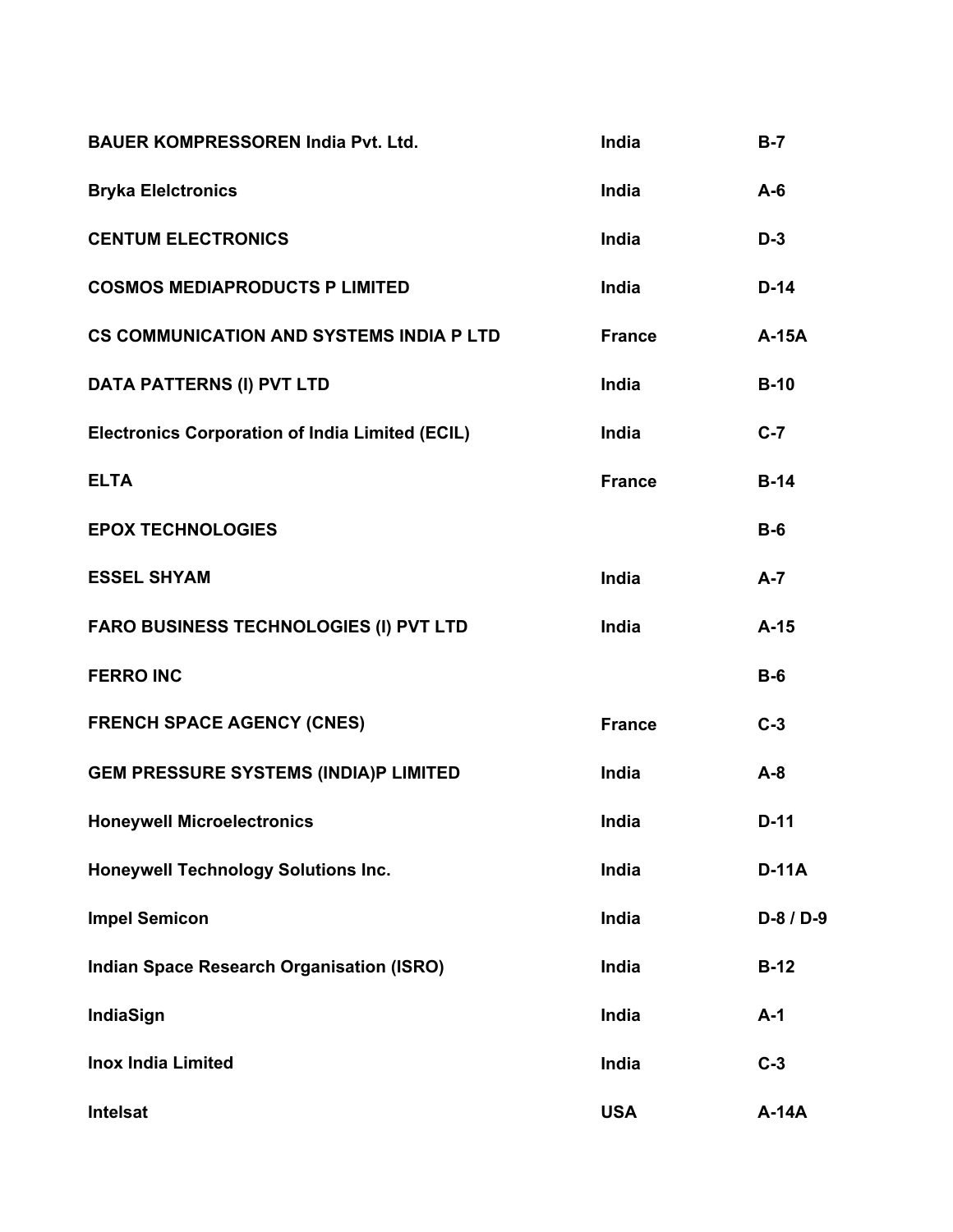| <b>International Advanced Research Centre (ARCI)</b>       | India            | $E-2$     |
|------------------------------------------------------------|------------------|-----------|
| <b>ISAC, Bengaluru</b>                                     | India            | $B-12$    |
| <b>Komoline Electronics</b>                                | India            | $C-1$     |
| <b>Litel Infrared Systems Pvt Ltd</b>                      | India            | $A-17$    |
| <b>Mahr Metrology</b>                                      | India            | $D-10$    |
| <b>MAP INDIA</b>                                           | <b>France</b>    | $B-13$    |
| <b>Maxon Precision Motor</b>                               | India            | $D-5$     |
| <b>MDA CORPORATION</b>                                     | Canada           | $D-4$     |
| <b>Measat Satellite Systems Son Bhd</b>                    | <b>Malaysia</b>  | $B-4$     |
| <b>MINCO PRODUCTS INC</b>                                  | India            | D-8 / D-9 |
| <b>MKU / EIS PVT LIMITED</b>                               | India            | $D-2$     |
| <b>NUSIL SILICON TECHNOLOGIES</b>                          |                  | $B-6$     |
| Oerlikon Leybold Vacuum India P Ltd.                       | India            | $A-5$     |
| <b>OSHKOSH INDIA PRIVATE LIMITED ( JLG Industries Inc)</b> | Japan            | $A-16$    |
| <b>Powertec Supplies</b>                                   | India            | $A-21$    |
| Preiffer Vacuum (India) Private Limited                    | India            | $A-9$     |
| <b>Raghav Aerospace</b>                                    | India            | $A-8$     |
| <b>Satcom Consultants</b>                                  | India            | $A-4$     |
| <b>SES New Skies</b>                                       | <b>Singapore</b> |           |
| <b>Shell-N-Tube P Ltd</b>                                  | India            | $A-14$    |
| <b>Siddhi Engineers</b>                                    | India            | $E-1$     |